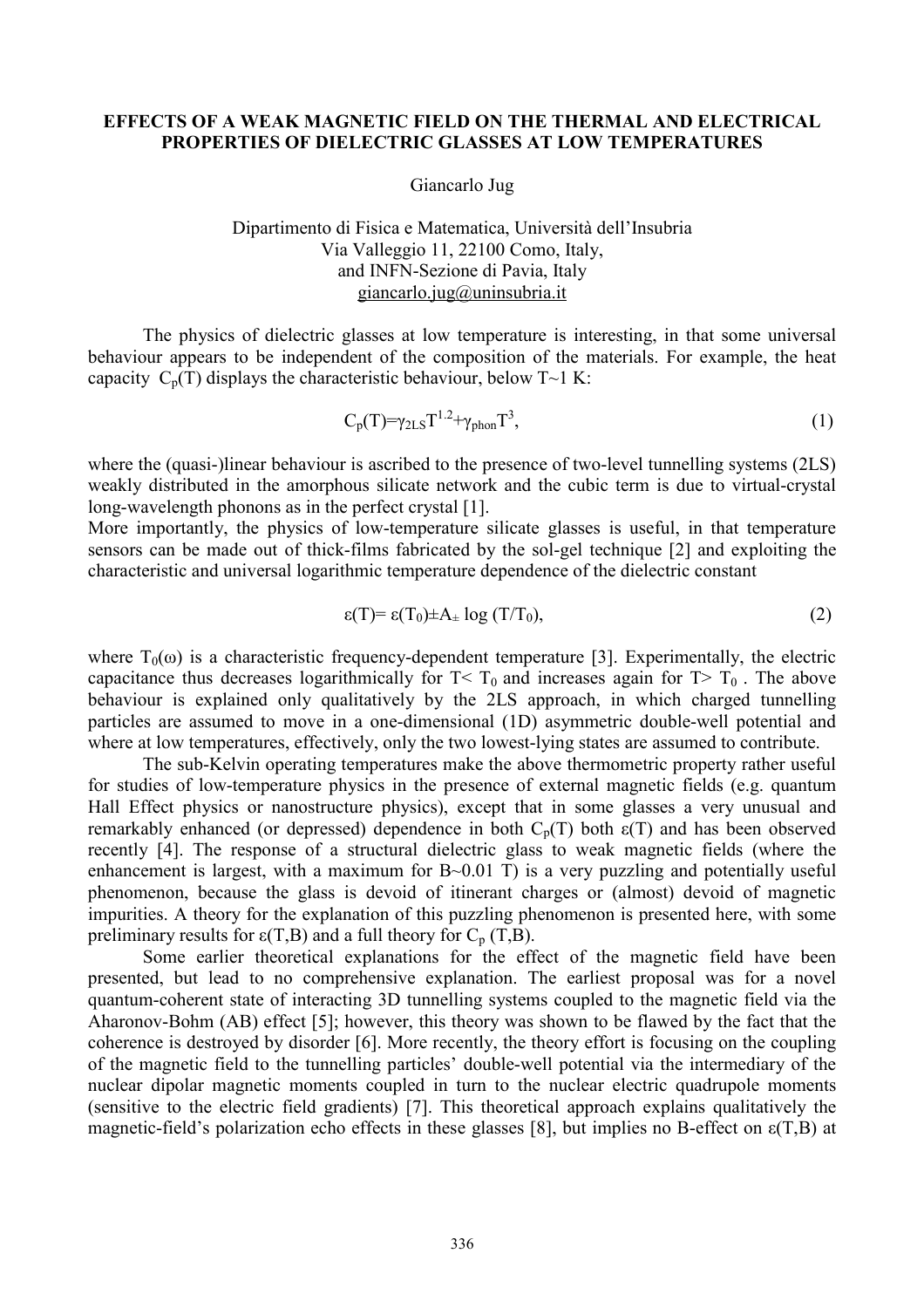all [9]. Neither of the main theoretical proposals addresses the B-effect on  $C_p$  (T,B), which are also significant [10,11] and cannot be ascribed solely to the trace paramagnetic impurities (Fe).

Our theory takes the first steps from the unusual  $C_p(T,B)$  data for the multi-component silicate glasses a-AlO<sub>3</sub>-BaO-SiO<sub>2</sub> and the a-borosilicate 'Duran' [10], data that complete the early study on the a-borosilicate Pyrex [11]. It appears that at B=0 already Eq. (1) is severely violated for these glasses and that for small B  $(\sim 0.1 \text{ T})$  a maximum deviation of about 10% from the B=0 curve is attained, the law (1) to be recovered gradually as the field is increased to  $B \sim 3$  to 8 T (depending on the material). Paramagnetic impurities cannot explain this behaviour, so one must envisage a new type of 3D tunnelling systems in these glasses, coexisting with the standard 2LS. This comes from the fact that multi-component glasses have both network-forming (NF) and networkmodifying (NM) species (NM atoms hiding around in pockets of the amorphous NF matrix) [12] and thus a simple 2LS description (albeit generalised to 3D [5]) does no longer apply to these materials. The standard 2LS tunnelling model makes use of a reduced pseudo-spin-1/2 Hamiltonian,

$$
H_{2LS} = \frac{1}{2}\Delta_0 \sigma_x - \frac{1}{2}\Delta \sigma_z, \tag{3}
$$

with  $\sigma_{x,z}$  Pauli matrices, where  $\Delta$  is roughly the two well's energy asymmetry and  $\Delta_0$  the barrier transparency (or tunnelling parameter), and of a probability distribution of these parameters of the form (independent of  $\Delta$ )

$$
P(\Delta_0, \Delta) = P_0/\Delta_0,\tag{4}
$$

with  $P_0$  a material-dependent constant. This can still be used to model the NF tunnelling atoms, whilst for the NM tunnelling species present in the multi-component glasses we can adopt, e.g., a reduced pseudo-spin-1 Hamiltonian, sensitive now to the magnetic field too via AB-coupling and defined by the matrix: [13]

$$
H_{3LS} = \frac{E_1}{D_0 e^{i\varphi/3}} \frac{D_0 e^{i\varphi/3}}{E_2} \frac{D_0 e^{i\varphi/3}}{D_0 e^{i\varphi/3}}
$$
(5)  

$$
D_0 e^{i\varphi/3} \frac{D_0 e^{-i\varphi/3}}{E_3}
$$

Here  $D_0 \sim ah\Omega e^{-bh\Omega/V}$  (for a soft tunnelling potential; a, b are constants,  $\Omega$  a single-well frequency and V<sub>0</sub> the barrier height) is large and positive,  $\varphi = 2\pi \Phi(\mathbf{B})/\Phi_0$  is the AB-phase associated to a flux Φ(**B**) threading the triangular region joining the three potential wells' minima. This Hamiltonian takes the NM atomic species' 'soft dynamics' into account, when  $V_0 \approx \hbar \Omega$ . One more, and very important ingredient of the present theory is a modification of the probability distribution for the parameters  $D_0$  (3D barrier transparency) and  $E_1$ ,  $E_2$ ,  $E_3$  (the wells' anisotropies):

$$
P(D_0, E_1, E_2, E_3) = P^* \delta(E_1 + E_2 + E_3) / [D_0 (E_1^2 + E_2^2 + E_3^2)],
$$
\n
$$
(6)
$$

with  $P^*$  a material constant for the NM-species. The above distribution, favouring the small anisotropies tunnelling systems, gets justified on the basis of the fact that nano-crystals are ubiquitous in glassy thick films prepared with the sol-gel technique [2]. These nano-crystals act as nucleation centres for the NM-species' aggregation. With the further material constants: NF-cutoffs  $\Delta_{\text{0min}}$ ,  $\Delta_{\text{0max}}$ ; NM-cutoffs  $D_{\text{0min}}$ ,  $D_{\text{0max}}$ ,  $D_{\text{min}}$  (where  $D=(E_1^2+E_2^2+E_3^2)^{1/2}$ ), the concentrations  $x_{2LS}$ ,  $x_{3LS}$ of the NF- and NM-species, and with the average product  $S_A Q$  between the flux-threaded surface  $S_{\blacktriangle}$  and the charge Q of the tunnelling system's, a systematic fit of the experimental data can be attempted, always assuming the tunnelling entities to be independent.